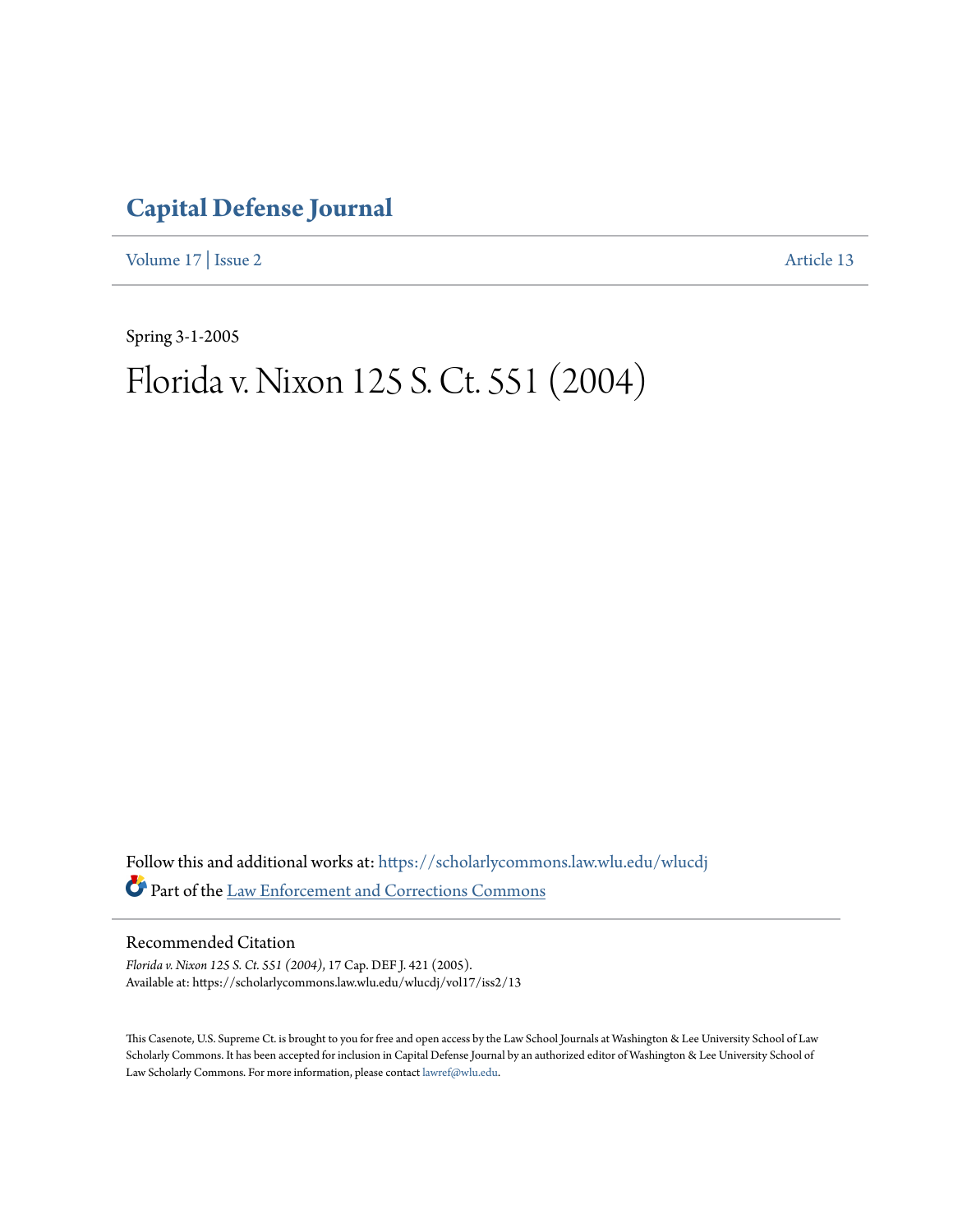### **Florida v. Nixon 125 S. Ct. 551 (2004)**

#### *I. Facts*

Assistant public defender Michael Corin was assigned to represent Joe Elton Nixon on the charge of first-degree murder and associated offenses including kidnapping, robbery, and arson. Corin filed a not guilty plea and proceeded to depose the State's witnesses. Certain that Nixon's guilt was not seriously in doubt, Corin initiated plea negotiations with the hope that prosecutors would take the death penalty off the table. The prosecutors refused, and negotiations broke down.'

The evidence, as revealed at trial, weighed heavily against Nixon.<sup>2</sup> On Monday morning, August 13, 1984, a motorist discovered Jeanne Bickner's charred body near a dirt road outside of Tallahassee, Florida.<sup>3</sup> The following day, police arrested Nixon after they received word from his brother and girlfriend that Nixon had confessed to the killing.<sup>4</sup> When questioned by police, Nixon related in detail the chronology of events leading up to and including Bickner's murder.<sup>5</sup> Additional evidence linking Nixon to the murder included witnesses who placed Nixon in a parking lot with Bickner prior to the murder and who identified Nixon as the man driving in Bickner's MG following the murder.<sup>6</sup> Police also matched a palm print found on the trunk of the MG to Nixon, and prosecutors entered into evidence a pawn shop receipt, signed **by** Nixon, for two of Bickner's rings.'

Given the weight of evidence against Nixon, Corin concluded that the only way to save Nixon's life was to concede guilt at trial in order to preserve credibility with the jury at sentencing.8 On at least three occasions, Corin attempted to explain this decision to Nixon.<sup>9</sup> Nixon, consistently reticent in his interactions with Corin, neither approved of nor protested Corin's proposed defense strategy. $^{10}$ 

- 9. *Id.* at 557.
- 10. Id.

<sup>1.</sup> Florida v. Nixon, **125** S. Ct. **551, 556-57** (2004).

<sup>2.</sup> *Id.* at 555-58.

<sup>3.</sup> *Id.* at 555.

<sup>4.</sup> *Id.* at 556.

<sup>5.</sup> *Id.*

*<sup>6.</sup> Id.*

*<sup>7.</sup> Nixon,* 125 S. Ct. at 556.

<sup>8.</sup> *Id.* at 556-57.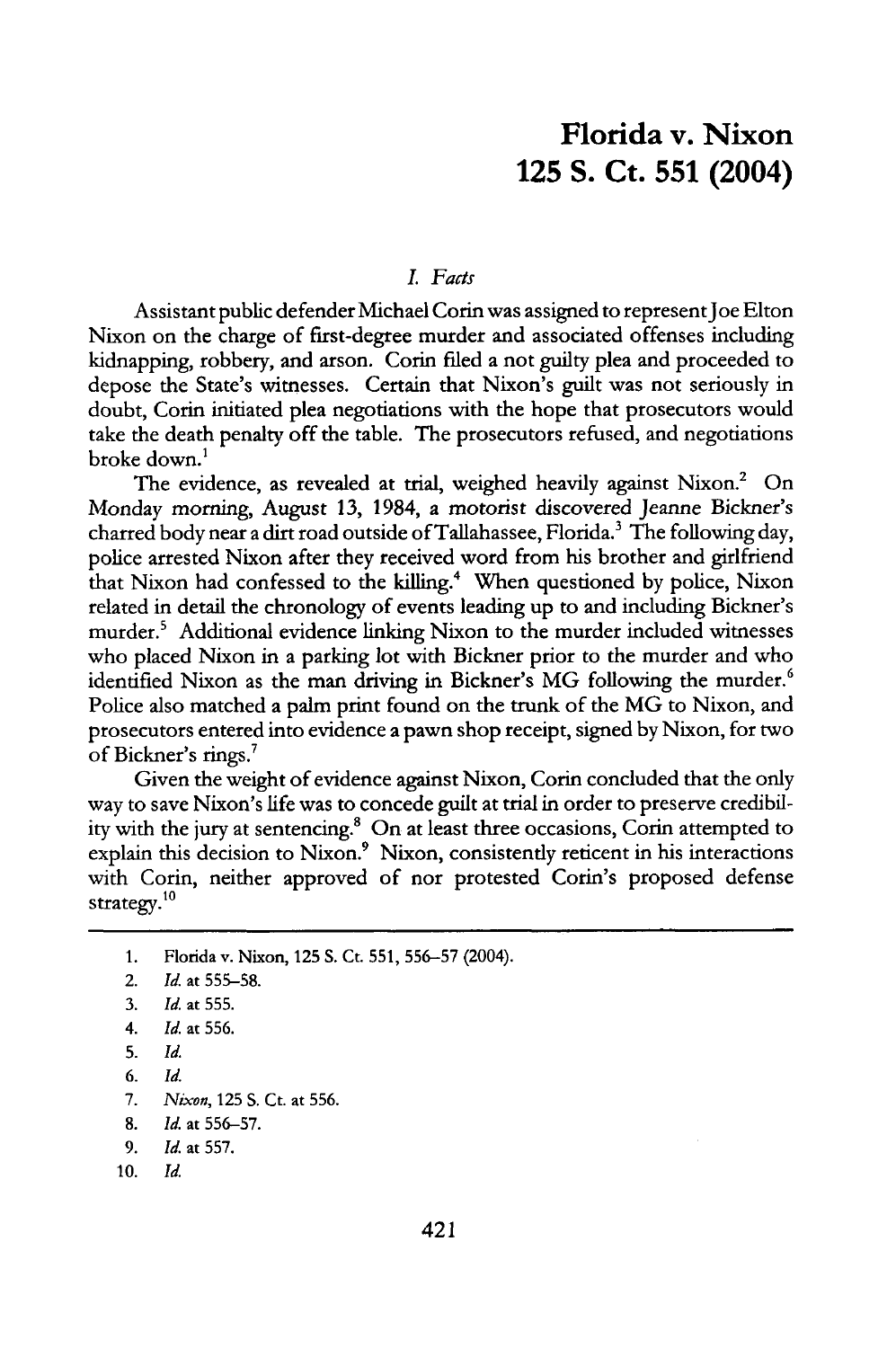On the second day of voir dire, Nixon refused to enter the courtroom.<sup>11</sup> Defense counsel informed the judge that Nixon had stripped down to his underwear and was insisting upon a black judge and attorney.<sup>12</sup> Nixon refused to attend his trial because, according to a court officer, he was not going to let them "railroad" him.<sup>13</sup> The trial court conducted a hearing in Nixon's cell and concluded that, if Nixon failed to appear in court that afternoon, his decision would constitute a **"** '[knowing], voluntary and intelligent waiver of his right to be present during the course of the trial.' <sup>"14</sup> Nixon did not return to the courtroom, and the judge ruled that the trial could proceed in absentia.<sup>15</sup>

In his opening statement, Corin remarked, "In this case, there won't be any question, none whatsoever, that my client, Joe Elton Nixon, caused Jeannie [sic] Bickner's death. Likewise, that fact will be proved to your satisfaction beyond any reasonable doubt."<sup>16</sup> However, consistent with his proposed defense strategy, Corin also indicated to the jurors that they would learn in the penalty phase the reasons why Nixon should not receive death.<sup>17</sup> During the trial, Corin conducted little cross-examination, questioning the State's witnesses only as needed for clarification.<sup>18</sup> He did not otherwise present a guilt-phase defense.<sup>19</sup> In his closing argument, Corin again conceded guilt and reminded the jurors that he would present, in the second phase, "reasons[,] not that Mr. Nixon's life be spared..., but that he not be sentenced to die." $20$  Nixon was convicted on each of the crimes charged.2' The jury recommended, and the trial court imposed, the death penalty.<sup>22</sup>

On direct appeal and represented by new counsel, Nixon argued that Corin's concessions of guilt " 'were the functional equivalent of a guilty plea'"

12. Brief for Respondent at 4, *Nixon* (No. 03-931).

13. *Id.*

14. *Id.* at 5 (quoting *Nixon 1,* 572 So. 2d at 1341); *see* FLA. R. CRIM. P. 3.180(c) (allowing a defendant to voluntarily absent himself from the courtroom). During the hearing, " 'Nixon repeatedly stated that he wanted to return to the jail-house and did not care if the trial proceeded without him.' " Brief for Respondent at **5,** *Nixon* (No. 03-931) (quoting *Nixon 1,* 572 So. 2d at 1341).

15. Brief for Respondent at 5, *Nixon* (No. 03-931).

16. *Nixon I,* 572 So. 2d at 1339.

17. Brief for Petitioner at 7, Florida v. Nixon, 125 **S.** Ct. 551 (U.S. May 14, 2004) (No. 03- 931).

- 20. Brief for Petitioner at 7-8, *Nixon* (No. 03-931).
- 21. *Nixon,* 125 **S.** Ct. at 558.
- 22. *Id.*

<sup>11.</sup> Brief for Respondent at 4, Florida v. Nixon, 125 S. Ct. 551 (U.S.July 21,2004) (No. 03- **931);** *see* Nixon v. State, 572 So. 2d **1336,** 1346 (Fla. **1991)** [hereinafter *Nixon ]* (affirming Nixon's conviction and death sentence).

<sup>18.</sup> *Nixon,* 125 **S.** Ct. at 558.

<sup>19.</sup> *Id.*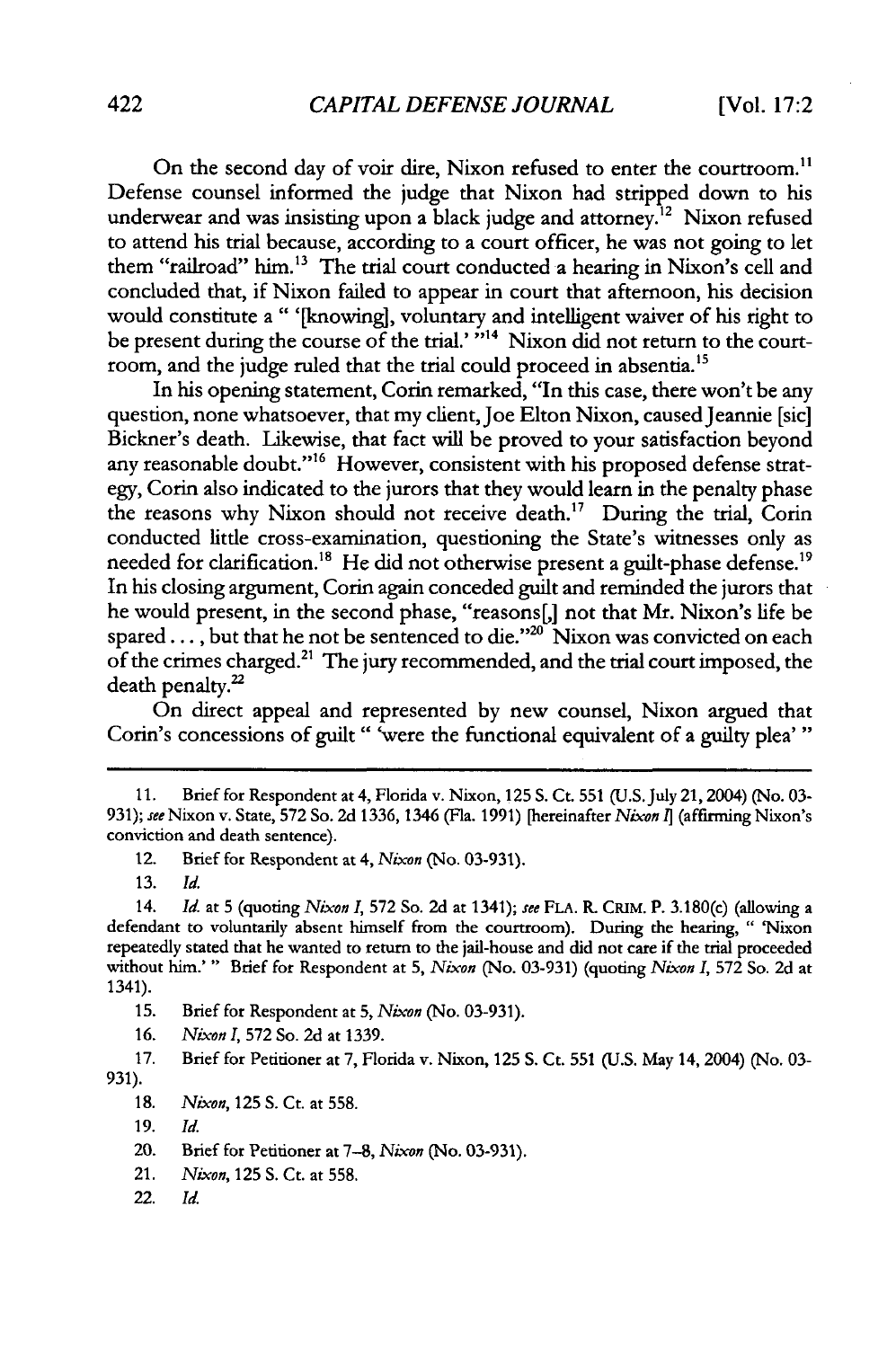entered without Nixon's express consent.<sup>23</sup> Counsel contended that under the standard set forth by *United States v. Cronic*,<sup>24</sup> Corin's trial strategy failed to subject the prosecution's case to any " 'meaningful adversarial testing.' "25 Accordingly, counsel argued that Corin's concession should be presumed prejudicial and, therefore, ineffective.<sup>26</sup> The Supreme Court of Florida remanded for an evidentiary hearing on the issue but despite the hearing, the court ultimately declined to resolve the issue on what the court considered to be a still-inconclusive record.27

Nixon renewed his *Cronic* claim in a motion for postconviction relief.<sup>28</sup> In *Nixon v. Singletary*<sup>29</sup> the Supreme Court of Florida equated Corin's opening and closing comments with a plea of guilty and held that a defendant must explicitly and affirmatively consent to an attorney's concession of guilt.<sup>30</sup> The court ruled that, without that consent, a defendant is constructively denied counsel and therefore, counsel's assistance is presumptively ineffective under *Cronic.3' The*

24. 466 U.S. 648 (1984).

25. *Nixon,* 125 S. Ct. at 559 (quoting Unites States v. Cronic, 466 U.S. 648, 659 (1984); *see Cronic,* 466 U.S. at 658-59 (concluding that under certain narrow circumstances in which a defendant has been denied assistance of counsel entirely, a defendant need not satisfy the prejudice prong of *Strickland v. Washington* in order to succeed on an ineffective assistance of counsel claim); *see also* Strickland v. Washington, 466 U.S. 668, 687-96 (1984) (holding that to prove ineffective assistance of counsel a defendant "must show that counsel's performance was deficient" and that the deficiency prejudiced the defense to such a degree so "as to deprive the defendant of a fair trial").

26. *Nixon,* 125 **S.** Ct. at 559; *see Cronic,* 466 U.S. at 659 (stating that "if counsel entirely fails to subject the prosecution's case to meaningful adversarial testing, then there has been a denial of Sixth Amendment rights that makes the adversary process itself presumptively unreliable'). In the alternative, Nixon argued that Corin rendered ineffective assistance of counsel under *Strickland. Nixon,* 125 **S.** Ct. at 559 n.4.

27. *Nixon,* 125 **S.** Ct. at 559.

28. *Id.; see* FLA. R. CRIM. P. 3.850 (establishing the grounds and procedure for obtaining state postconviction relief).

29. 758 So. 2d 618 (Fla. 2000).

30. *Nixon,* 125 S. Ct. at 559; *see Nixon* v. Singletary, 758 So. 2d 618,621 (Fla. 2000) [hereinafter *Nixon I]* (applying *Croni's* presumption of prejudice to Nixon's ineffective assistance of counsel claim); *Bqykin,* 395 U.S. at 242-43 (concluding that reversible error occurred when the record did not show that the defendant voluntarily entered a guilty plea).

31. *Nixon,* 125 **S.** Ct. at 559. Justice Wells, dissenting in *Nixon* **11,** disagreed with the major-

<sup>23.</sup> Brief for Respondent at 8-9, *Nixon* (No. 03-931) (quoting *Nixon 1,* 572 So. 2d at 1338-39); *see* Boykin v. Alabama, 395 U.S. 238, 242-43 (1969) (concluding that reversible error occurred when the record did not show that the defendant voluntarily entered a guilty plea). Nixon's counsel consistently argued that *Brookhart v. Janis* extended the *Bqykin* requirement of affirmative consent to "procedures that are the functional equivalent of a guilty plea in that they involve a surrender of the right to contest the prosecution's factual case on the issue of guilt or innocence." Brief for Respondent at 32, *Nixon* (No. 03-931); *see* Brookhart v.Janis, 384 U.S. 1, 6-7 (1966) (finding that defense counsel's agreement to a "prima facie" case was the "equivalent of a guilty plea').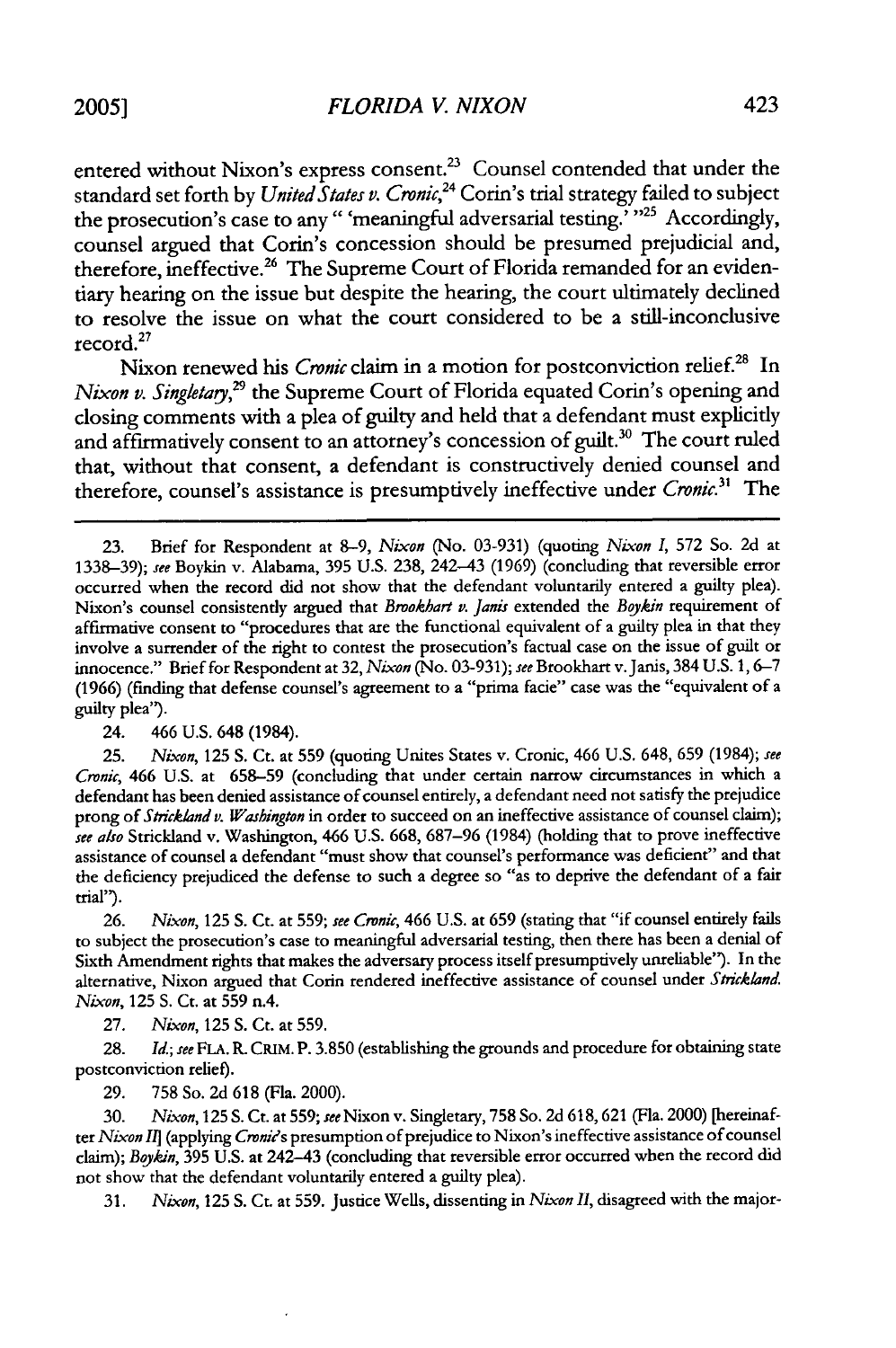court again remanded for an evidentiary hearing to determine whether Nixon tacitly consented to Corin's concession strategy.<sup>32</sup> On remand, the trial court found that Nixon consented to Corin's trial strategy, but the Supreme Court of Florida reversed and remanded for a new trial pursuant to its ruling in *Nixon v. Singletay.33* The United States Supreme Court granted certiorari to decide "whether counsel's failure to obtain the defendant's express consent to a strategy of conceding guilt... automatically renders counsel's performance deficient, and whether counsel's effectiveness should be evaluated under *Cronicor Strickland."34*

#### *II. Holding*

The United States Supreme Court held that the Supreme Court of Florida erred when it equated Corin's trial strategy to an unauthorized guilty plea and when it applied *Cronic*'s presumption of prejudice.<sup>35</sup> The Court determined that Corin's concession strategy did not fall within *Croni's* narrow exception to the *Strickland* standard, the situation in which counsel fails " 'to function in any meaningful sense as the Government's adversary.'"<sup>36</sup> When counsel, as in *Nixon*, "informs the defendant of the strategy counsel believes to be in the defendant's best interest and the defendant is unresponsive, counsel's strategic choice is not impeded by any blanket rule demanding the defendant's explicit consent."37 Rather, if defense counsel's trial strategy satisfies the *Strickland* test, the defendant will fail in his ineffective assistance of counsel claim.<sup>38</sup>

#### *III. Anaysis*

Unlike the Supreme Court of Florida, the United States Supreme Court declined to equate Corin's defense strategy with a guilty plea.<sup>39</sup> The Court

34. *Nixon,* 125 **S.** Ct. at **560;** *see* Florida v. Nixon, 540 U.S. 1217, 1217 (2004) (granting certiorari).

ity's application of *Cronic. Nixon II,* 758 So. 2d at **629** (Wells, J., dissenting). Wells concluded that Nixon's ineffective assistance claim should be governed by *Stricklandand* that "[n]o fair reading of the instant record can lead to the conclusion that Nixon was 'denied any meaningful assistance at all.' *" Id.* at 634 (quoting Chadwick v. Green, 740 F.2d **897, 901** (11th Cit. 1984)).

<sup>32.</sup> *Nixon,* 125 S. Ct. at **559;** *see Nixon II,* 758 So. 2d at 624-25 (deeming Corin's concession of guilt to be an abandonment of the defense absent explicit consent and remanding for an evidentiary hearing to determine whether Nixon expressly consented).

<sup>33.</sup> *Nixon,* 125 S. Ct. at **559-60;** *see* Nixon v. State, 857 So. 2d 172, **176** (Fla. 2003) (reversing and remanding based on Nixon's ineffective assistance of counsel claim).

<sup>35.</sup> *Nixon,* 125 S. Ct. at 561-62.

<sup>36.</sup> *Id.* at 562 (quoting *Cronic,* 466 U.S. at 666).

<sup>37.</sup> *Id.* at 563.

<sup>38.</sup> *Id.*

<sup>39.</sup> *Id.* at 561. The Court first presented a list of landmark cases establishing that the decision of whether or not to plead guilty resides ultimately with the defendant. *Id.* at 560. *See Strckland,* 466 U.S. at 688 (noting that defense counsel must consult with the accused regarding important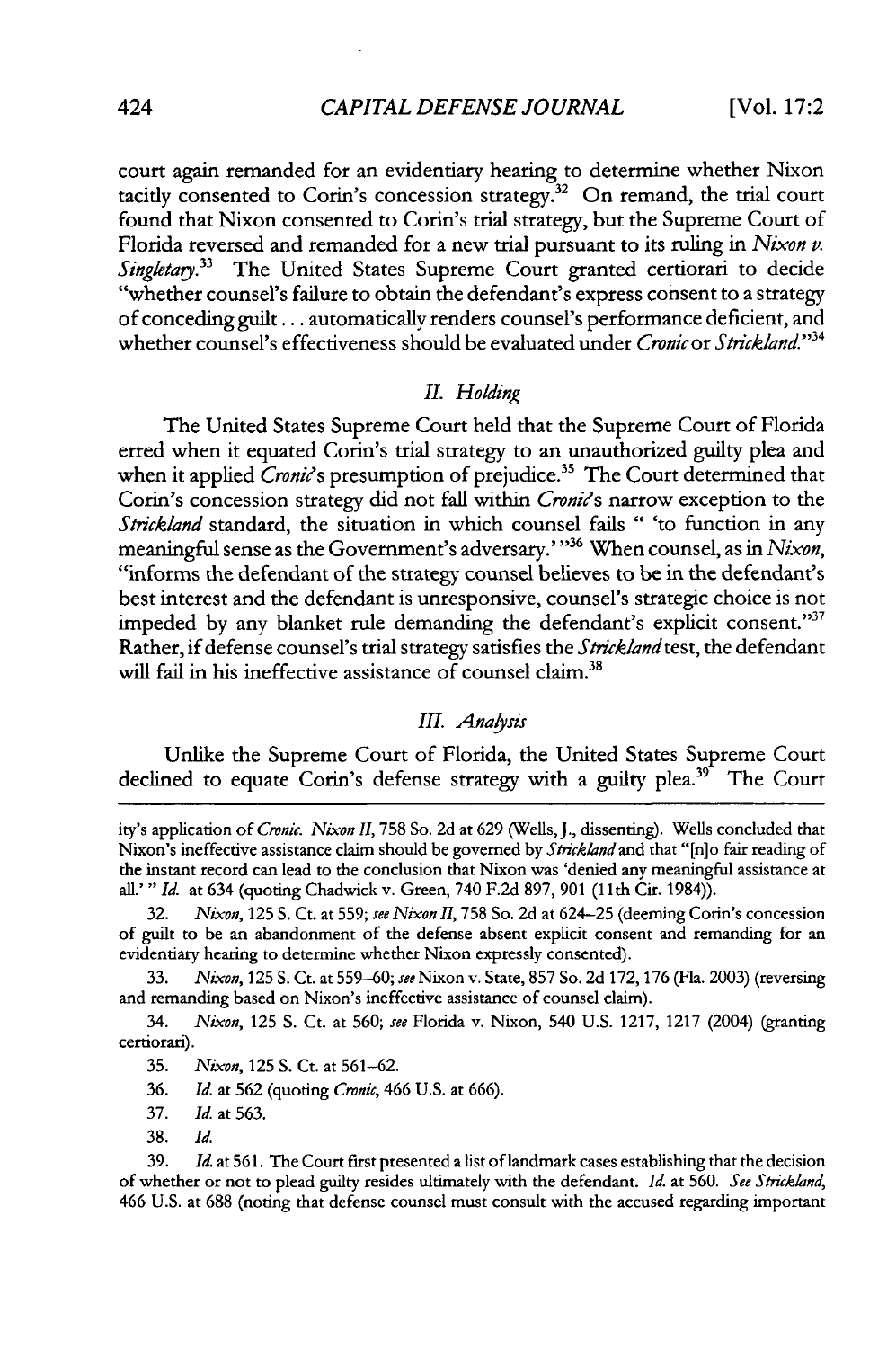distinguished Corin's concession of guilt from the truncated proceeding characterized in *Brookhart v. Janis<sup>40</sup>* as " 'the equivalent of a guilty plea.' "<sup>41</sup> In *Brookhart*, defense counsel agreed to a "prima facie" bench trial in which the "[s]tate need only make a prima facie showing of guilt" and defense counsel "would neither offer evidence on petitioner's behalf nor cross-examine any of the State's witnesses."42 Thus, counsel effectively waived the defendant's right to challenge the prosecution's case on the factual issue of guilt or innocence.<sup>43</sup> In contrast, Nixon's defense counsel held the State to its burden of proof, retained the right to cross-examine the prosecution's witnesses, and preserved appealable issues.<sup>44</sup> On these facts, the United States Supreme Court concluded that the "full presentation to the jury in Nixon's case [did] not resemble [the] severely abbreviated proceeding" that the *Brookhart* Court equated to a guilty plea.45

Further, the Court concluded that the Supreme Court of Florida's erroneous conclusion that Corin's strategy amounted to a constructive guilty plea resulted in its application of the wrong legal standard to determine whether defense counsel were ineffective.46 Because the Florida court determined that Nixon did not explicitly consent to the "guilty plea," the court improperly presumed prejudice under the standard set forth in *Cronic,* which is applicable only when defense counsel" 'entirely fails to subject the prosecution's case to meaningful adversarial

decisions and overall defense strategy); Brookhart, 384 U.S. at 6-7 (holding that defense counsel could not enter the "equivalent of a guilty plea" without the client's knowing and intelligent agreement). *But see* Taylor v. Illinois, 484 U.S. 400, 417-18 (1988) (concluding that the obligation to consult with the defendant does not require counsel to obtain consent for "every tactical decision").

40. 384 U.S. 1 (1966).

41. Nixon, 125 **S.** Ct. at 561 (quoting Brookhart, 384 U.S. at 7); see Brookhart, 384 U.S. at 6-7 (finding that defense counsel's agreement to a "prima facie" case was the "equivalent of a guilty plea").

42. Brookhart, 384 U.S. at 7.

43. *Nixon,* 125 **S.** Ct. at 561.

44. *Id.; see Nixon I,* 758 So. 2d at 631 (Wells,J., dissenting) (noting that Nixon's trial counsel "actively engaged in the trial, including conducting an extensive voir dire, objecting to photographs as unduly gruesome, and moving for a mistrial .... In the penalty phase, Nixon's trial counsel presented the testimony of eight witnesses[,] ... introduced substantial documentary evidence, including school, institution, and psychological reports''). In its closing, the State acknowledged that "notwithstanding any concessions by defense counsel, the burden remained on the State to prove its case . . . beyond any reasonable doubt; what a lawyer says . . . is not evidence." Brief for Petitioner at 8, *Nixon* (No. 03-931).

45. *Nixon,* 125 **S.** Ct. at 561.

46. *Id.*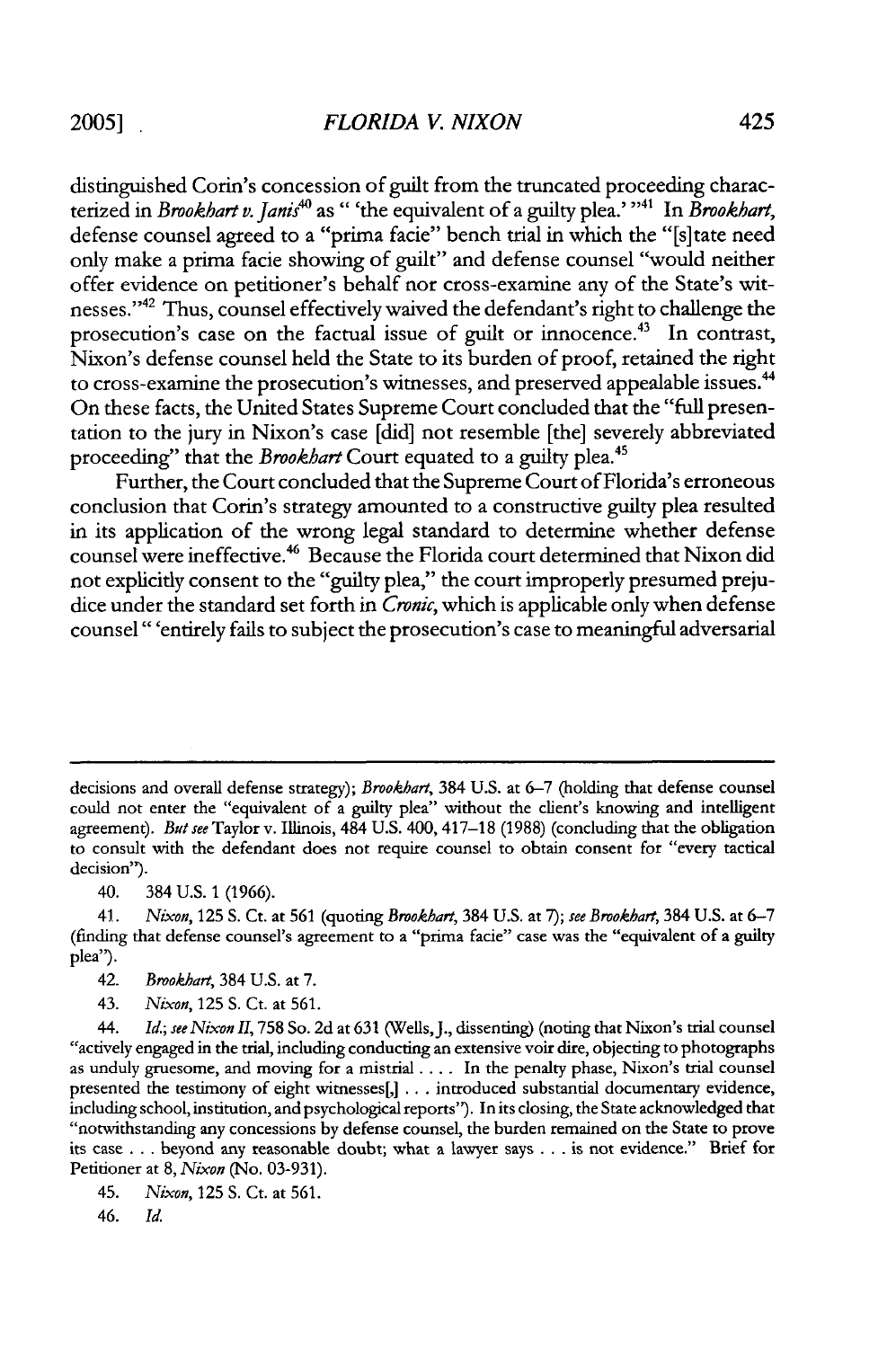testing.' "<sup>47</sup> Corin's concession of guilt, the United States Supreme Court concluded, did not constitute such a complete failure.<sup>48</sup>

The Court limited this conclusion to the unique circumstances of the capital case, noting that in the face of overwhelming evidence of guilt, the best result may be the avoidance of a death sentence.<sup>49</sup> The Court acknowledged that the pursuit of that goal is hindered if defense counsel send conflicting messages to the jury: first, that the defendant did not commit the crime, and second, that he is remorseful or mentally impaired.<sup>50</sup> Thus, when deciding upon the best possible defense strategy, counsel must take into account both the guilt *and* penalty phases of the capital trial.<sup>51</sup> If defense counsel informs the defendant of a concession strategy and the defendant fails to respond, counsel may proceed subject to retrospective scrutiny under the *Strickland* standard.<sup>52</sup> If counsel's conduct satisfies *Strickland*, his assistance will not be found ineffective.<sup>53</sup>

#### *IV. Application in Virginia*

For the above reasons, the *Nixon* Court rejected the argument that admitting guilt, via concession in the opening and closing arguments, is the functional equivalent of changing the plea to guilty.<sup>54</sup> However, the Court only reached cases in which the lawyer explained the concession strategy to the defendant and received no reaction.<sup>55</sup> The *Nixon* decision maintained the *Strickland* requirement that defense counsel consult with his client regarding important trial decisions and strategies but declined to assert that defense counsel must also gain explicit consent before proceeding with a concession strategy.<sup>56</sup> The Court did not reach the question of whether counsel would be ineffective, under *Cronic* or *Strickland,* if he adopted a concession strategy like Corin's in defiance of his client's wishes.<sup>57</sup>

47. *Id.* at 562 (quoting *Cronic,* 466 U.S. at 659); *see also* Bell v. Cone, 535 U.S. 685, 686-97 (2002) (noting that counsel's "failure must be complete" for a court to apply *Croni's* presumption of prejudice rather than *Stricklands* two-pronged test for assessing ineffective assistance of counsel claims).

48. *Nixon,* 125 S. Ct. at 562.

49. *Id.* The Court contrasted this to a non-capital case, noting that "[a]lthough such a concession in a run-of-the-mine trial might present a close question, the gravity of the potential sentence in a capital trial and the proceeding's two-phase structure vitally affect counsel's strategic calculus." *Id.*

**50.** *Id.* at **563** (citing Andrea D. Lyon, *Defending the Death Penaly Case: What Makes Death Different?,* 42 MERCER L. REv. **695,** 708 (1991)).

52. Id.

56. *Id.* at 563.

<sup>51.</sup> Id.

<sup>53.</sup> *Id*

<sup>54.</sup> *Nixon,* **125** S. Ct. at 561.

<sup>55.</sup> Id. at 561, 563.

<sup>57.</sup> *See* November 2, 2004 Oral Argument of Irving L. Gomstein on Behalf of the United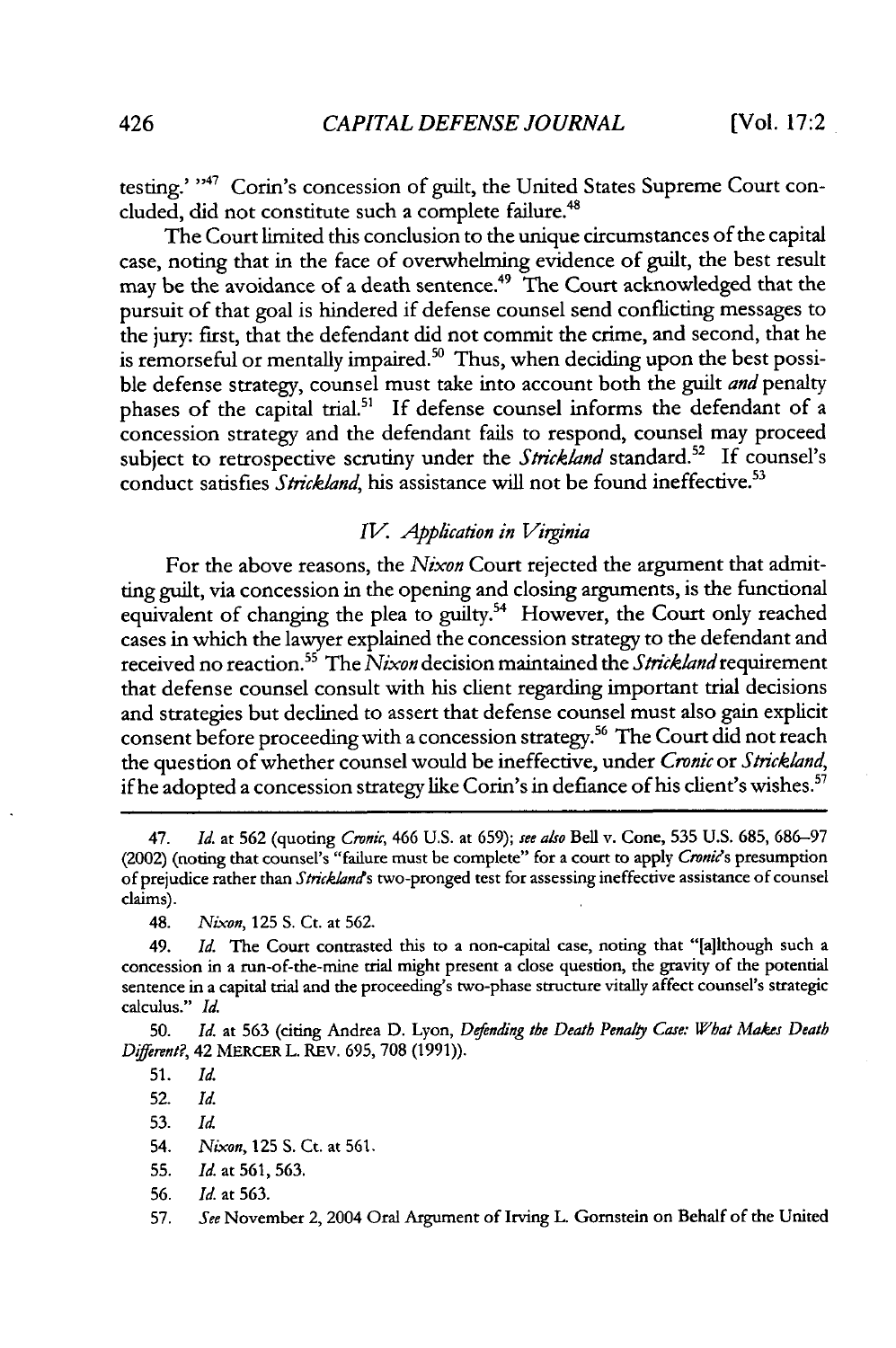*Nixon* also does not decide the case in which counsel fails to consult with the client before conceding guilt.

*The Nixon* Court impliedly lends support to the converse of Nixon's ineffective assistance of counsel claim: that a lawyer's ill-considered attacks on unassailable evidence of guilt may themselves constitute ineffective assistance. At the same time that the Court noted that counsel in a capital case *"may* reasonably decide to focus on the trial's penalty phase," the Court relied on the developing consensus of the capital defense bar that in the face of overwhelming guilt, **a** " 'run-of-the-mill strategy of challenging the prosecution's case for failing to prove guilt beyond a reasonable doubt can have dire implications for the sentencing phase.' "<sup>58</sup> Thus, the "may reasonably decide" language transforms into a statement that defense counsel "should reasonably decide."

In other words, given the Court's reliance on these sources, *Nixon* suggests that this form of attorney error--presenting inconsistent guilt and penalty phase defenses-may rise to the level of ineffective assistance of counsel in the capital case with overwhelming evidence of guilt. Failure to concede guilt in a capital case---or, at least, quixotic attacks on overwhelming evidence of guilt---may, under narrow circumstances, be found unreasonable under *Strickland.* With this suggestion, the United States Supreme Court again acknowledged that "death is different" and that the unique and irrevocable consequences of the capital case require an equally unique consideration of defense strategies.<sup>59</sup>

Jessica M. Tanner

States as amicus curiae supporting the Petitioner at 19-20, Florida v. Nixon, 125 S. Ct. 551 (U.S. Dec. 13, 2004), at http://www.supremecourtus.gov/oral\_arguments/argument\_transcripts/03-931.pdf (arguing that *Strickland,* and **not** *Cronic,* would still apply if the defendant did not consent).

**<sup>58.</sup>** *Nixon,* **125** S. **Ct.** at **563** (emphasis added) (quoting Scott E. Sundby, *The CapitalJugy and* Absolution: The Intersection of Trial Strategy, Remorse, and the Death Penalty, 83 CORNELL L. REV. 1557, 1597 (1998)); *see* Lyon, *supra* note 50, at **708** (noting the jury's proclivity for giving the death penalty in the situation in which defense counsel attacks guilt and then also presents a "he is sorry he did it" mitigation).

**<sup>59.</sup>** *See* Gregg v. Georgia, 428 U.S. **153,** 188 (1976) (plurality opinion) (citing Furman v. Georgia, 408 U.S. **238,** 313 (1972)) (recognizing "that the penalty of death is different in kind from any other punishment imposed under our system of criminal justice"); *see also* Woodson v. North Carolina, 428 U.S. 280, **305** (1976) (noting that because death is "qualitatively different," capital cases require "a corresponding difference in the need for reliability in the determination that death is the appropriate punishment').